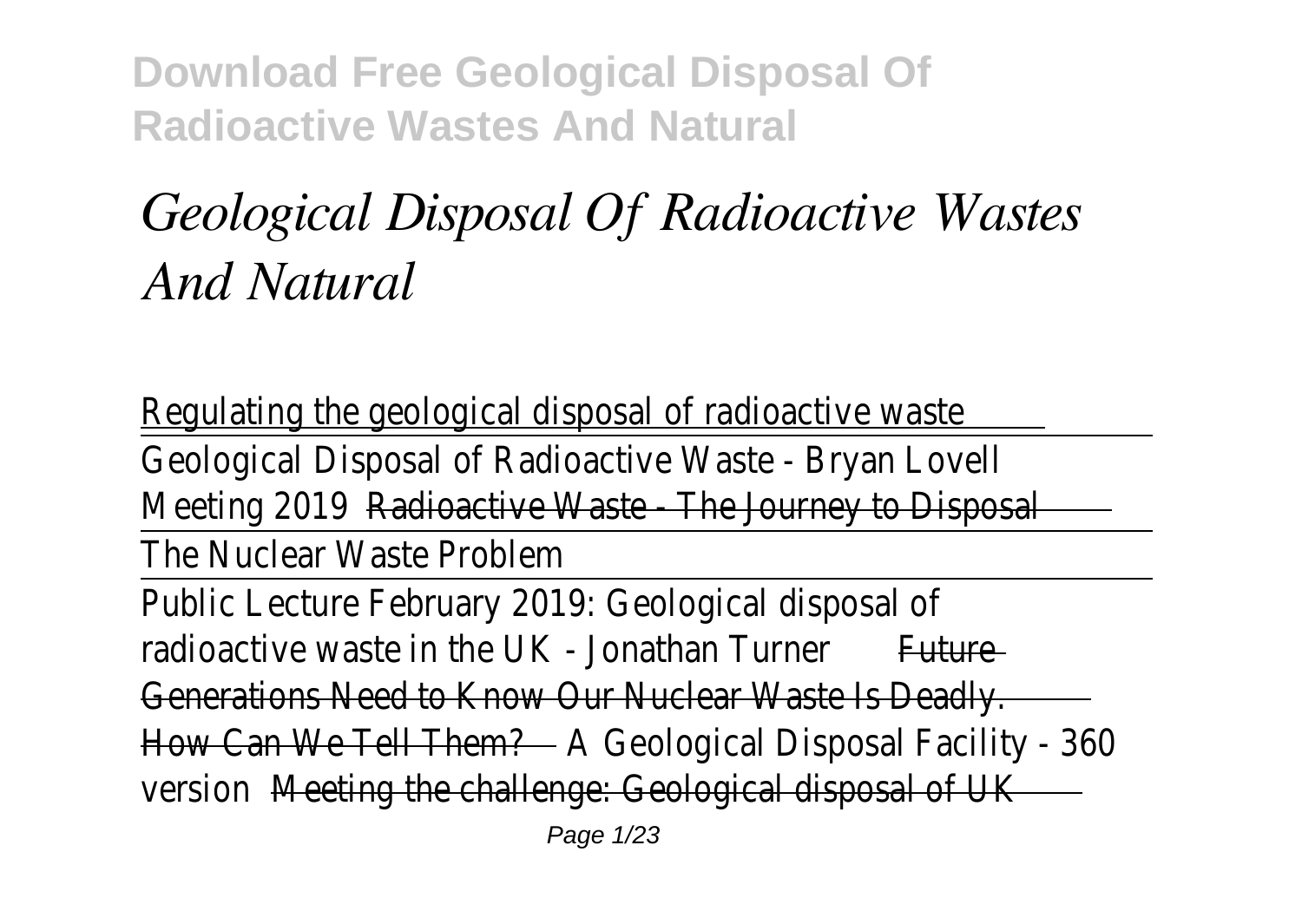higher activity radioactive was nellear or Radioactive Waste Disposal, Deep Geological Repositor What is a Geological Disposal Facility?Inside The Tunnels That Will Store Nuclear Waste For 100,000 Years 8,000 tons of radioactive waste – and nowhere to pull hat If You Fell Into a Spent Nuclear Fuel PoolNuclear Power Plant Safety SystemsInside a nuclear reactor core - Bang Goes The Theory - BBC Sellafield: Europe's most radioactively contaminated site What's Nuclear Waste A Nuclear Waste Dump You Can Walk On: Weldon Spring, Missoultiow Uranium Becomes Nuclear FueREAL PLUTONIUM Why Don't We Send Nuclear Waste To The Sun?What To Do With America's Nuclear Waste?

What Happens To Nuclear Waster Geological Disposal Page 2/23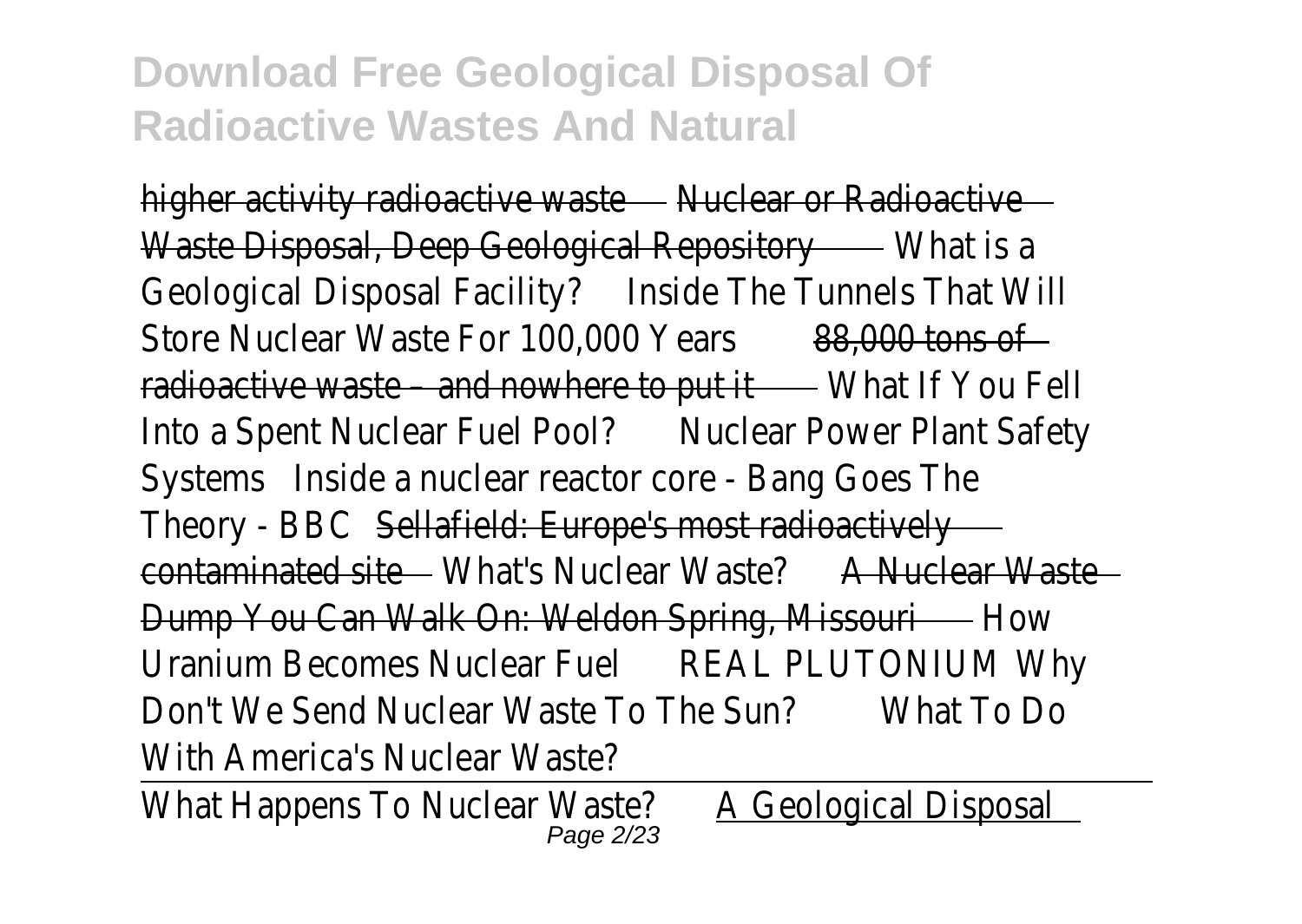Facility (GDF) - 2D animatioRadioactive Waste Radioactive Waste Management -- Steven L. Kraducean disposal of radioactive was **Safe radioactive waste disposal** in saltMeeting the challenge of geological disposal of radioactive waste in the UK eological Repositories - Michael D. Voegele Geological Disposal Of Radioactive Wastes The multiple barriers that provide safety for geological waste disposal are a combination of: the form of the radioactive waste itself, for example high level waste that arises initially as a liquid is converted... the packaging of the waste engineered barriers (buffer) that protect the waste ...

Geological disposal of radioactive waste: a guide for ... Geological disposal means permanently disposing of the  $P_{\text{age}}$  3/23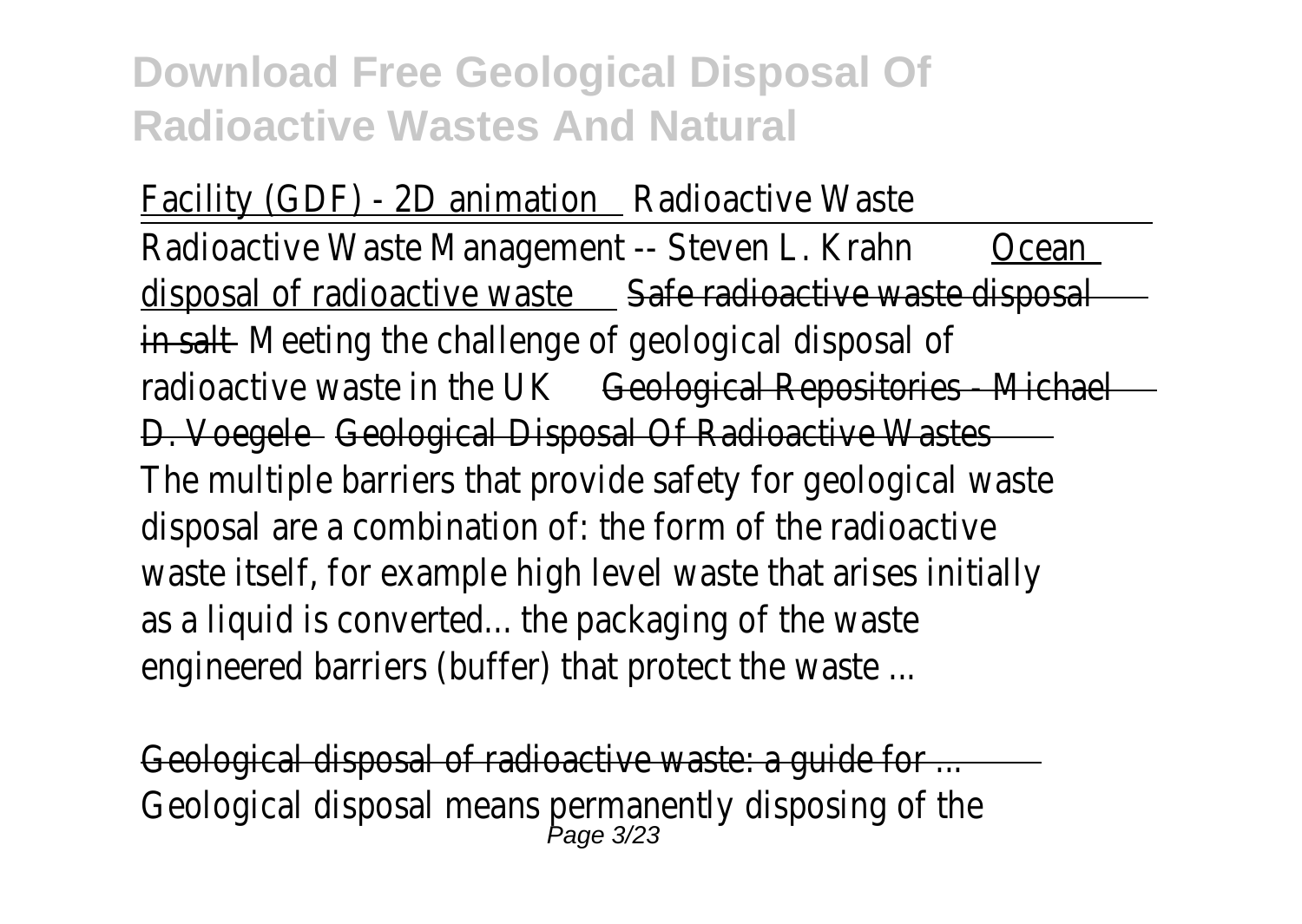most hazardous types of radioactive waste in a specially designed facility between 200 and 1,000 metres underground. Harmful quantities of...

Regulating the geological disposal of radioactive waste ... What is a Geological Disposal Facility (GDF)? Geological disposal involves isolating radioactive waste deep underground, inside a suitable rock volume to ensure that no harmful quantities of ...

#### Geological Disposal - GOV.UK

BGS has entered a memorandum of understanding (MoU) agreement with Radioactive Waste Management (RWM) to inform the UK's geological disposal programme. The two Page 4/23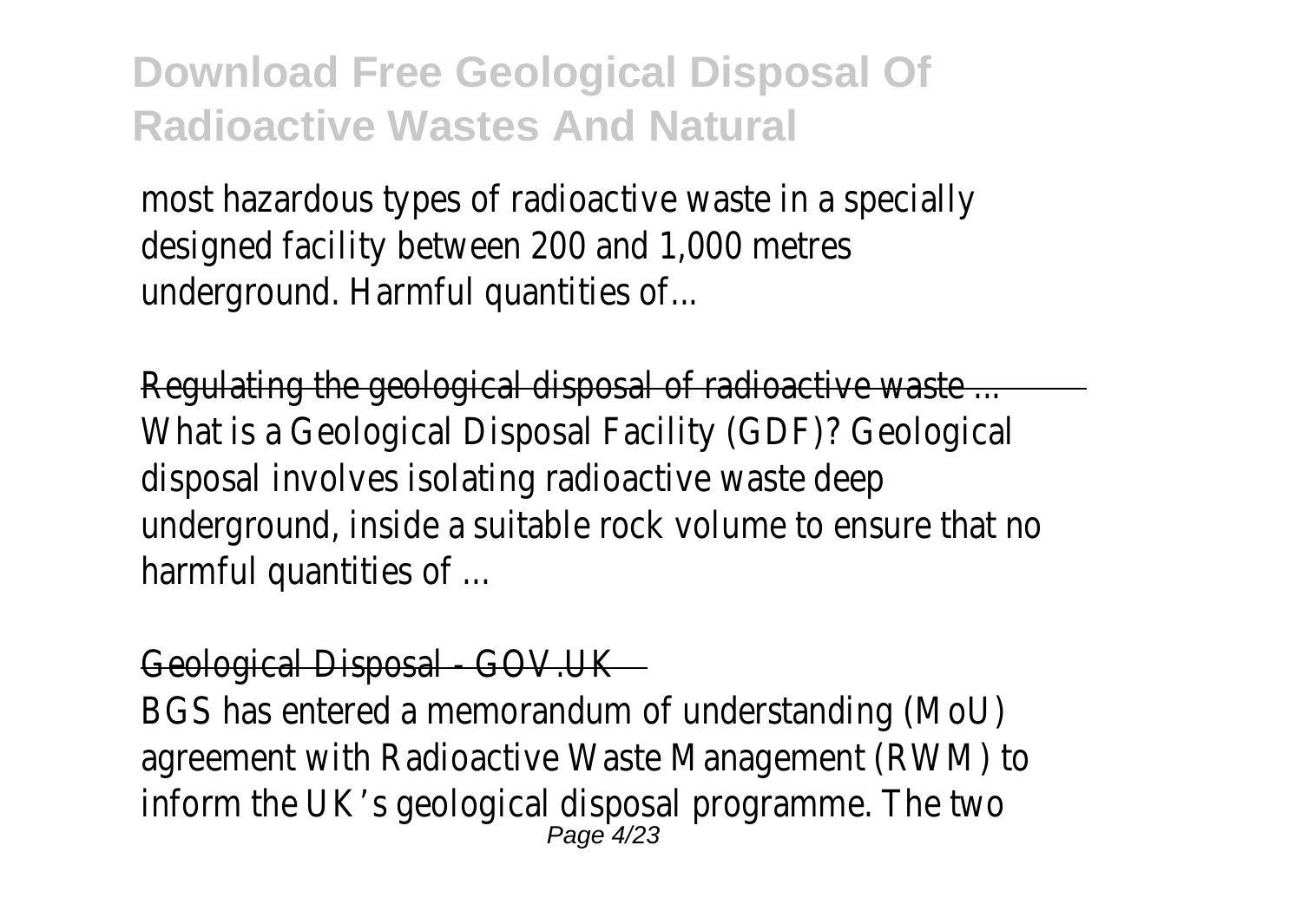independent organisations jointly published a five-year agreement in June 2020, that sets out a framework for collaborative work at strategic, technical and operational levels.

Geo-disposal: radioactive waste - British Geological Survey Geological disposal involves placing radioactive wastes deep within a suitable rock formation where the rock formation provides long-term protection by acting as a barrier against escape of radioactivity and by isolating the waste from effects at the surface such as climate change.

#### - Geological disposal

Geological disposal involves isolating radioactive waste deep Page 5/23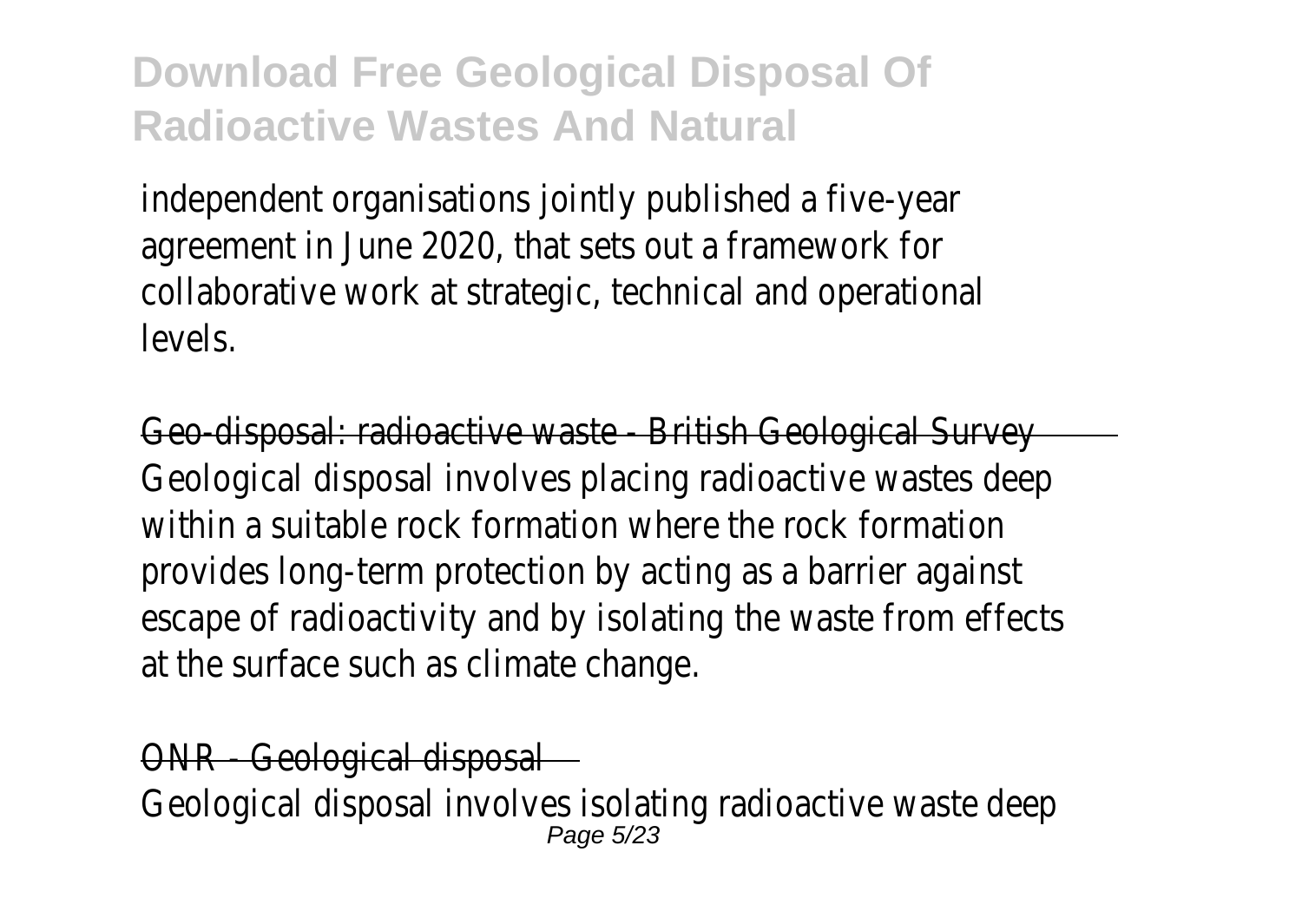inside a suitable rock volume to ensure that no harmful quantities of radioactivity ever reach the surface environment. A geological...

Geological Disposal Facility (GDF) for higher-activity ... Other ideas for disposal Long-term above ground storage. Above ground storage is normally considered an interim measure for the management of... Disposal in outer space. The objective of this option is to remove the radioactive waste from the Earth, for all time.... Rock melting. The deep rock ...

Storage and Disposal Options for Radioactive Waste - World

...

A deep geological repository is a way of storing toxic or Page 6/23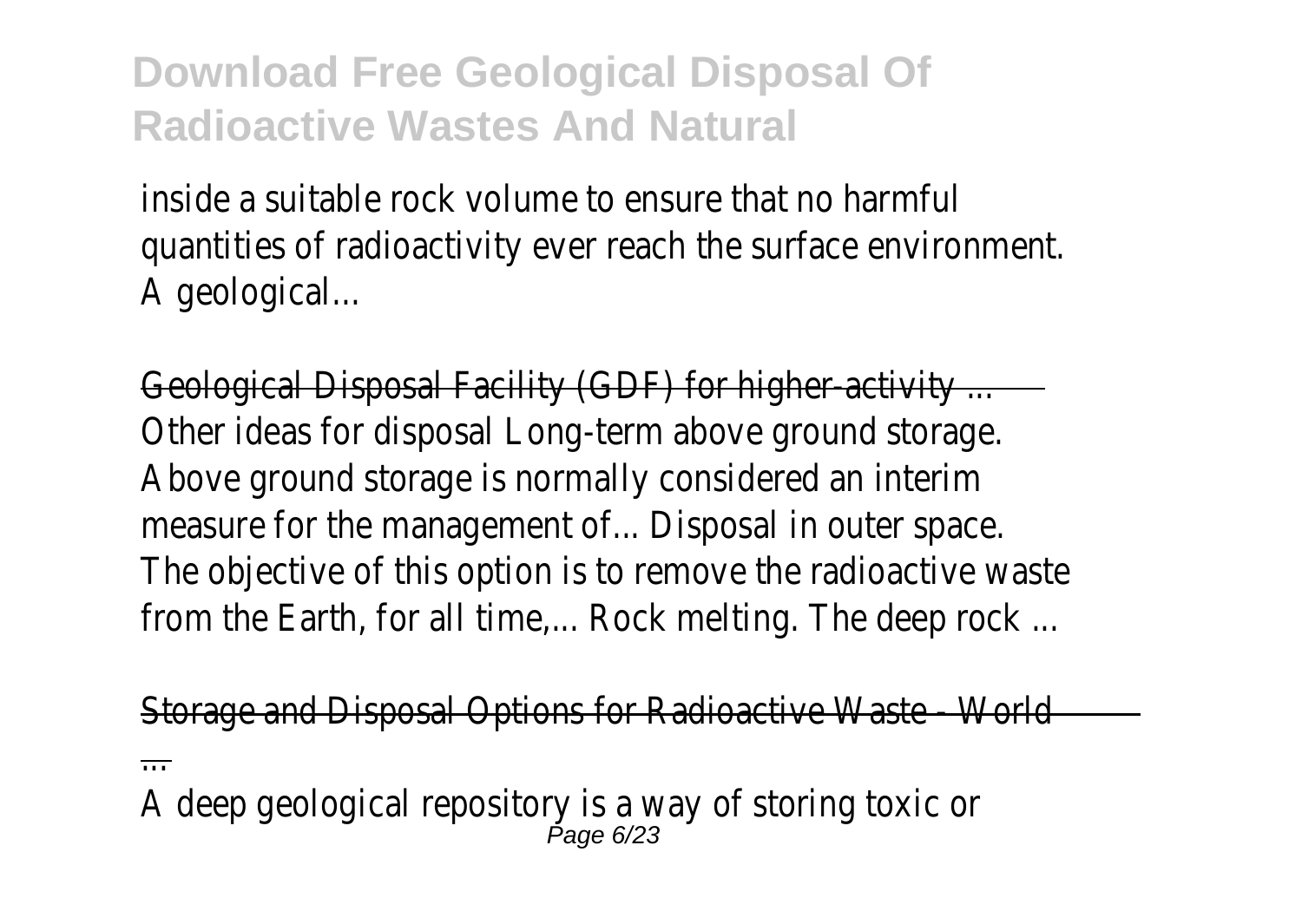radioactive waste within a stable geologic environment (typically 200–1000 m deep). It entails a combination of waste form, waste package, engineered seals and geology that is suited to provide a high level of long-term isolation and containment without future maintenance.

#### Deep geological repository - Wikipedia

Nuclear waste policy in Germany is in flux. German planning for a permanent geologic repository began in 1974, focused on salt dome Gorleben, a salt mine near Gorleben about 100 kilometres (62 mi) northeast of Braunschweig.The site was announced in 1977 with plans for a reprocessing plant, spent fuel management, and permanent disposal facilities at a single site.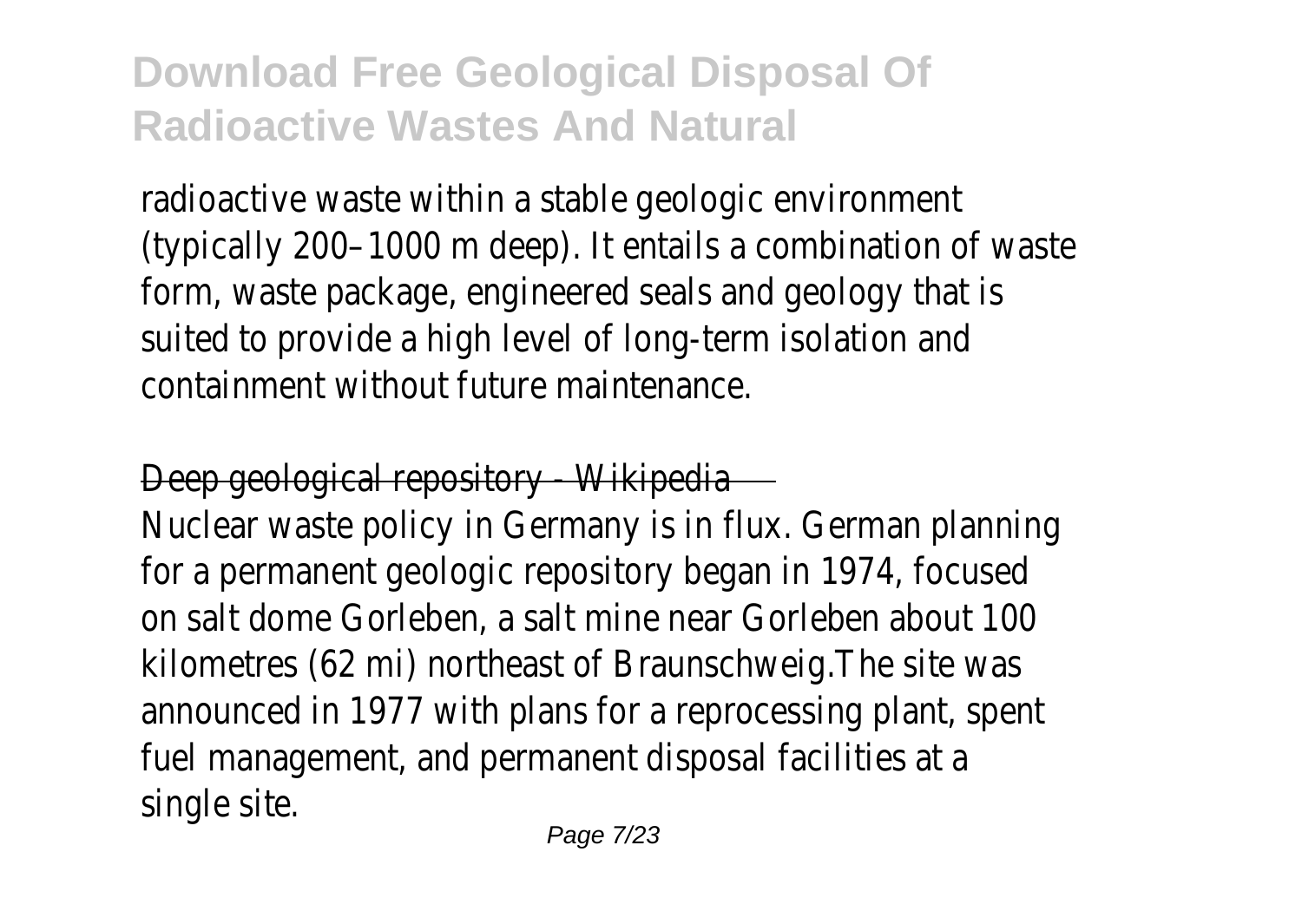High-level radioactive waste management - Wikipedia Geological disposal facilities on land for solid radioactive wastes Guidance to developers of geological disposal facilities for solid radioactive waste. Published 1 February 2009

Geological disposal facilities on land for solid ... The Waste Isolation Pilot Plant (WIPP) deep geological waste repository is in operation in the US for the disposal of transuranic waste – long-lived ILW from military sources, contaminated with plutonium. To date there has been no practical need for final HLW repositories.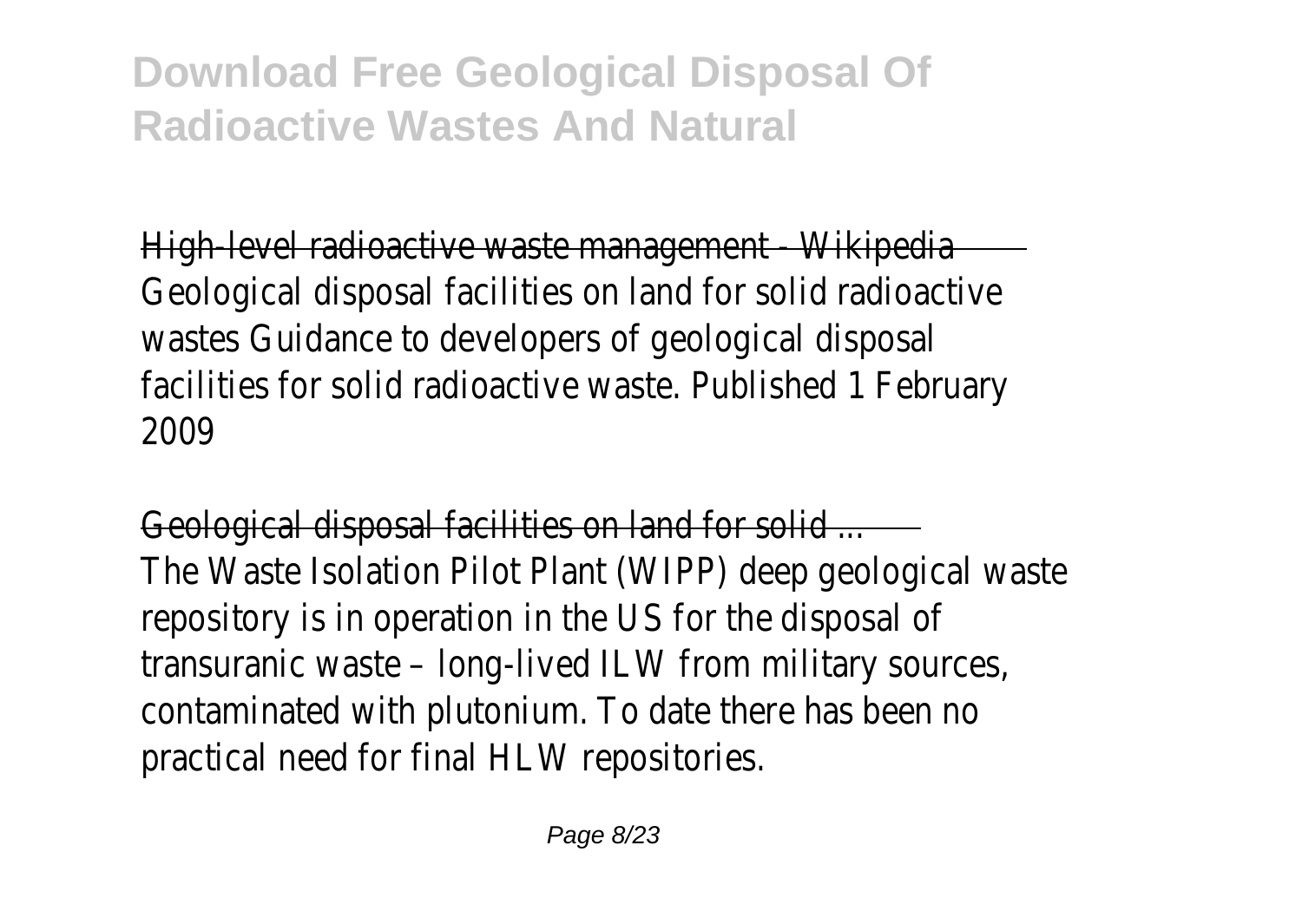Radioactive Waste Management | Nuclear Waste Disposal ... Description This Safety Guide provides guidance on prevailing good practices for meeting and demonstrating compliance with, the Safety Requirements on Disposal of Radioactive Waste in a systematic and comprehensive manner.

Geological Disposal Facilities for Radioactive Waste | IAEA Copeland in Cumbria has become the first community to formally consider hosting a disposal site for radioactive waste in the UK.. The Working Group, which was recently formed, will now start the

nd mulls hosting radioactive waste disposal site ...  $P$ age  $Q$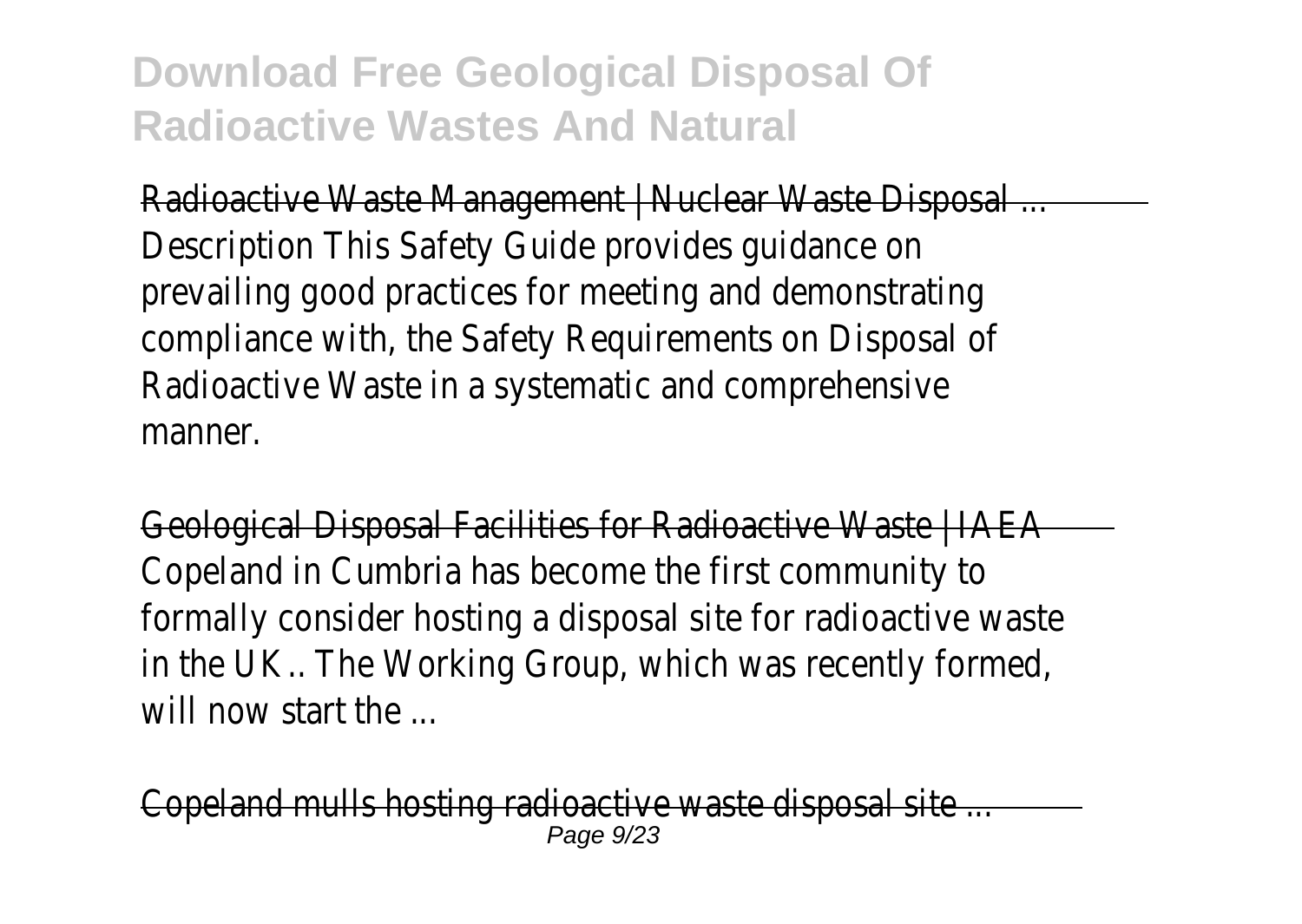3.3.1 Geological disposal is a long-term management option involving the disposal of radioactive waste in an engineered underground facility, where the geology (rock structure) provides a barrier...

Geological Disposal Facilities on Land for Solid ... Two repositories in Germany have been used for permanent disposal of radioactive waste. One is at the rock salt mine Bartensleben in the Saxony-Anhalt region.

Time to bury the radioactive waste issue | E&T Magazine Selection of final disposal site for "nuclear waste" Literature survey Started in 2 local governments in Hokkaido November 17, 22:16. Regarding the selection of the final disposal site for Page 10/23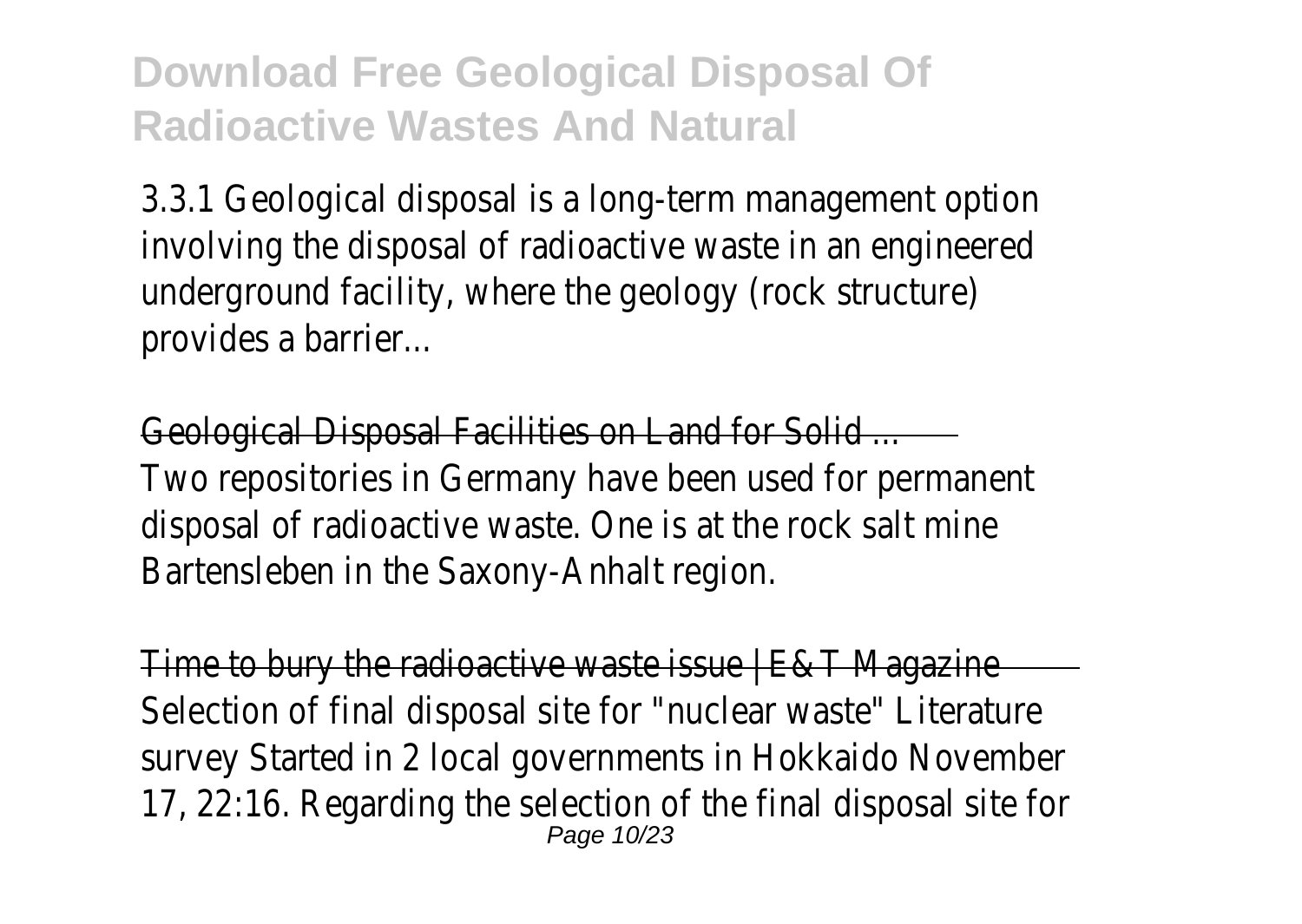so-called "nuclear waste" from nuclear power plants, the firststage literature search of the three-stage survey began on the 17th in two local governments in Hokkaido.

Selection of final disposal site for "nuclear waste ... A separate proposal for a deep geologic repository to handle high-level nuclear waste — essentially spent fuel bundles — is still in play. So far, the waste organization has narrowed its search to two sites, one in the vicinity of the Bruce power plant, and the other near Ignace in northern Ontario.

Feds launch nuclear-waste strategy review amid elusive ... The principle of geological disposal is to isolate these wastes deep underground inside a suitable rock formation, to ensure Page 11/23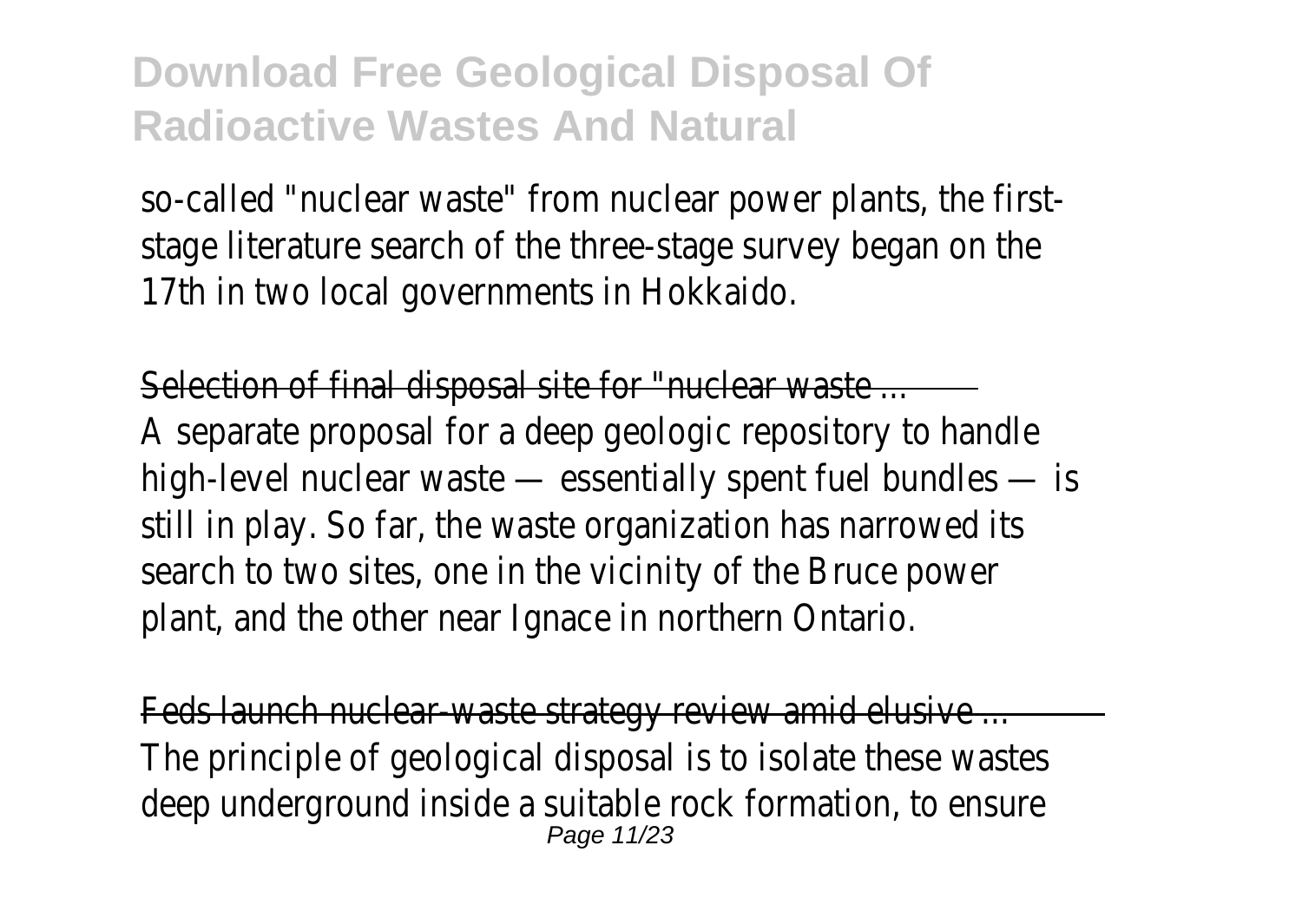that no harmful quantities of radioactivity will reach the surface...

Regulating the geological disposal of radioactive waste Geological Disposal of Radioactive Waste - Bryan Lovell Meeting 201<del>Radioactive Waste The Journey to Dispo</del>sal The Nuclear Waste Problem Public Lecture February 2019: Geological disposal of radioactive waste in the UK - Jonathan Turneture Generations Need to Know Our Nuclear Waste Is Deadly. How Can We Tell Them?A Geological Disposal Facility - 360 version <del>Meeting the challenge: Geological disposal of </del>UK<br>Page 12/23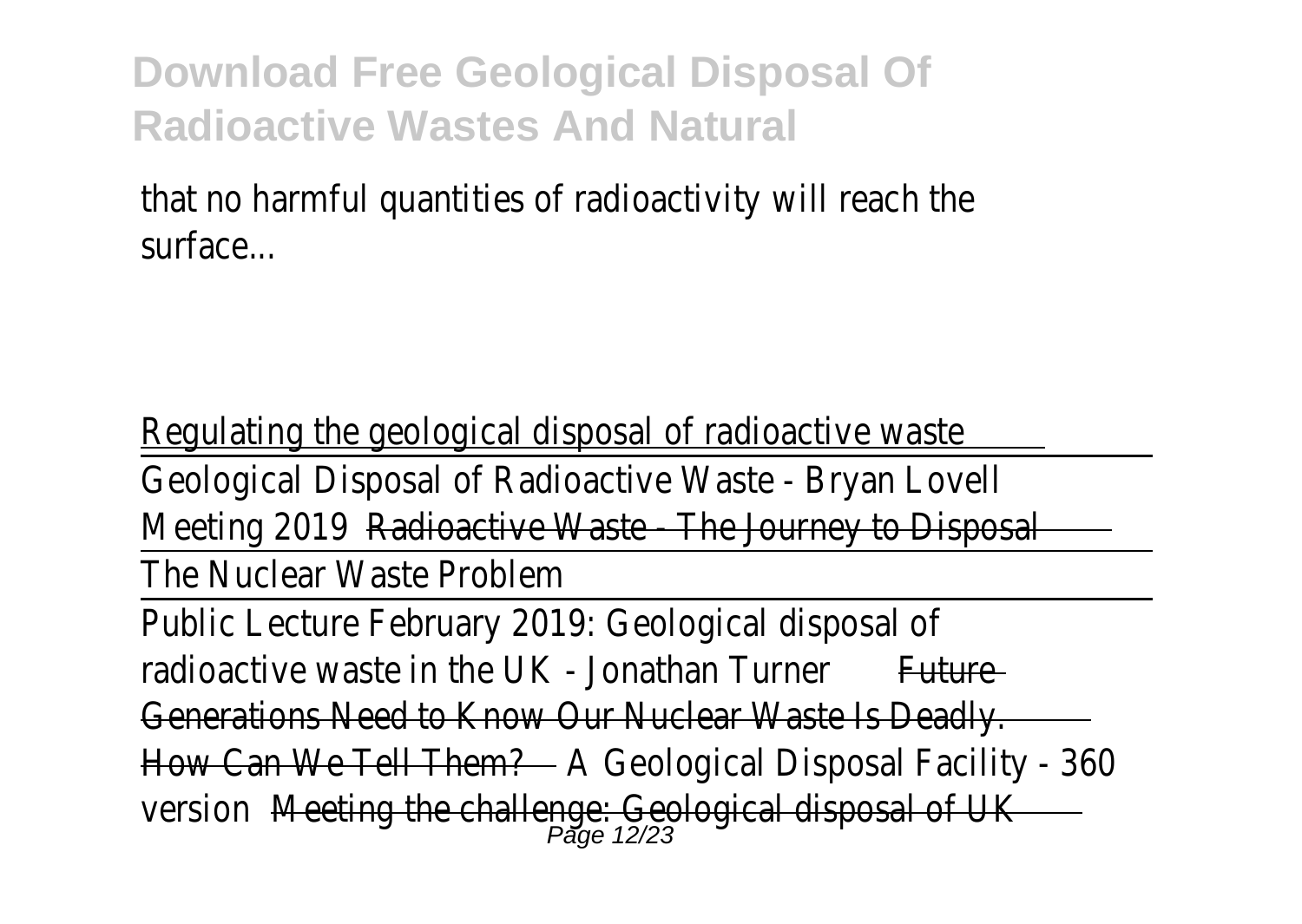higher activity radioactive was nellear or Radioactive Waste Disposal, Deep Geological Repositor What is a Geological Disposal Facility?Inside The Tunnels That Will Store Nuclear Waste For 100,000 Years 8,000 tons of radioactive waste – and nowhere to pull hat If You Fell Into a Spent Nuclear Fuel PoolNuclear Power Plant Safety SystemsInside a nuclear reactor core - Bang Goes The Theory - BBC Sellafield: Europe's most radioactively contaminated site What's Nuclear Waste A Nuclear Waste Dump You Can Walk On: Weldon Spring, Missoultiow Uranium Becomes Nuclear FueREAL PLUTONIUM Why Don't We Send Nuclear Waste To The Sun?What To Do With America's Nuclear Waste?

What Happens To Nuclear Waster Geological Disposal Page 13/23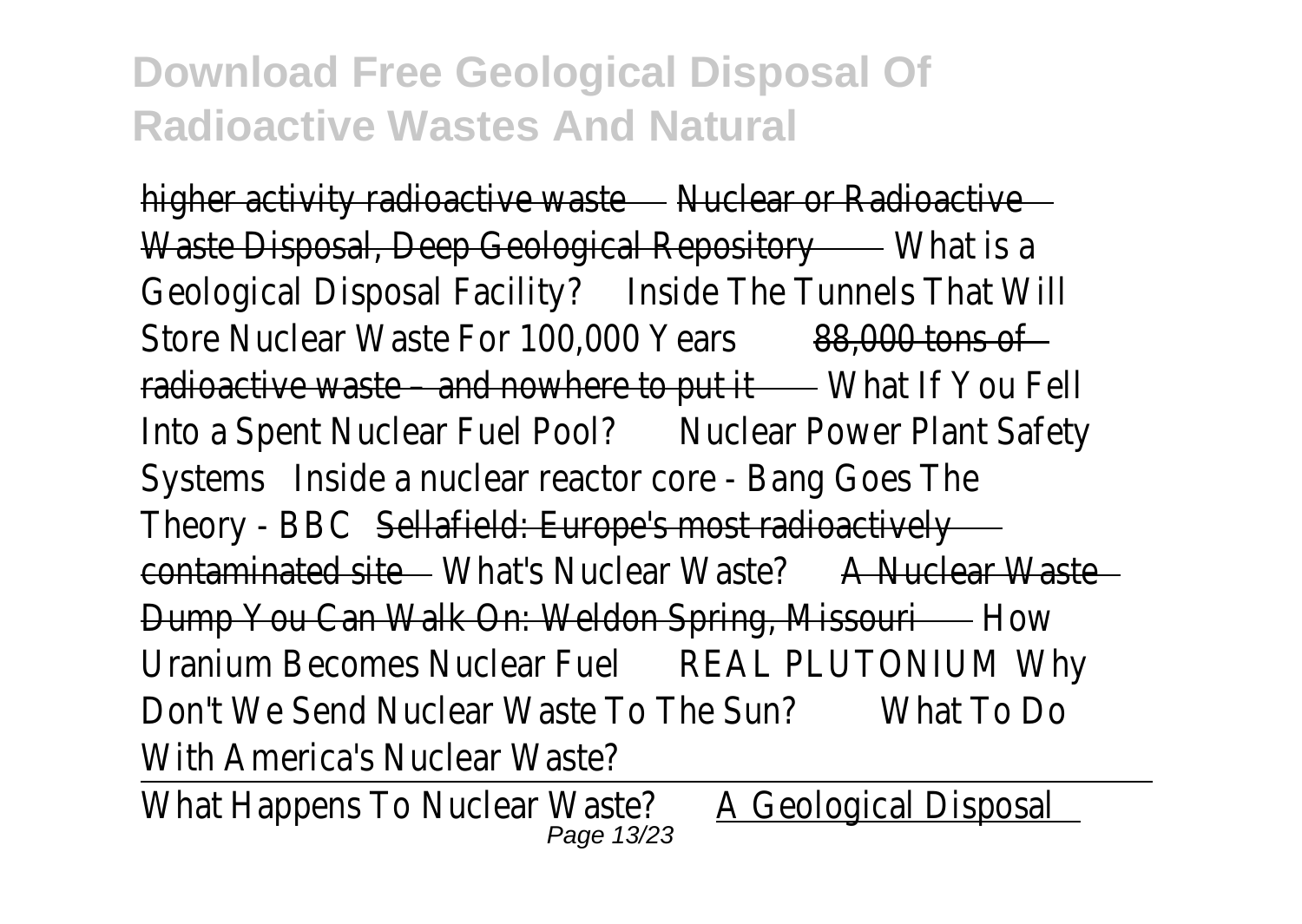Facility (GDF) - 2D animatioRadioactive Waste Radioactive Waste Management -- Steven L. Kraducean disposal of radioactive was **Safe radioactive waste disposal** in saltMeeting the challenge of geological disposal of radioactive waste in the UK eological Repositories - Michael D. Voegele Geological Disposal Of Radioactive Wastes The multiple barriers that provide safety for geological waste disposal are a combination of: the form of the radioactive waste itself, for example high level waste that arises initially as a liquid is converted... the packaging of the waste engineered barriers (buffer) that protect the waste ...

Geological disposal of radioactive waste: a guide for ... Geological disposal means permanently disposing of the  $P_{\text{age 14/23}}$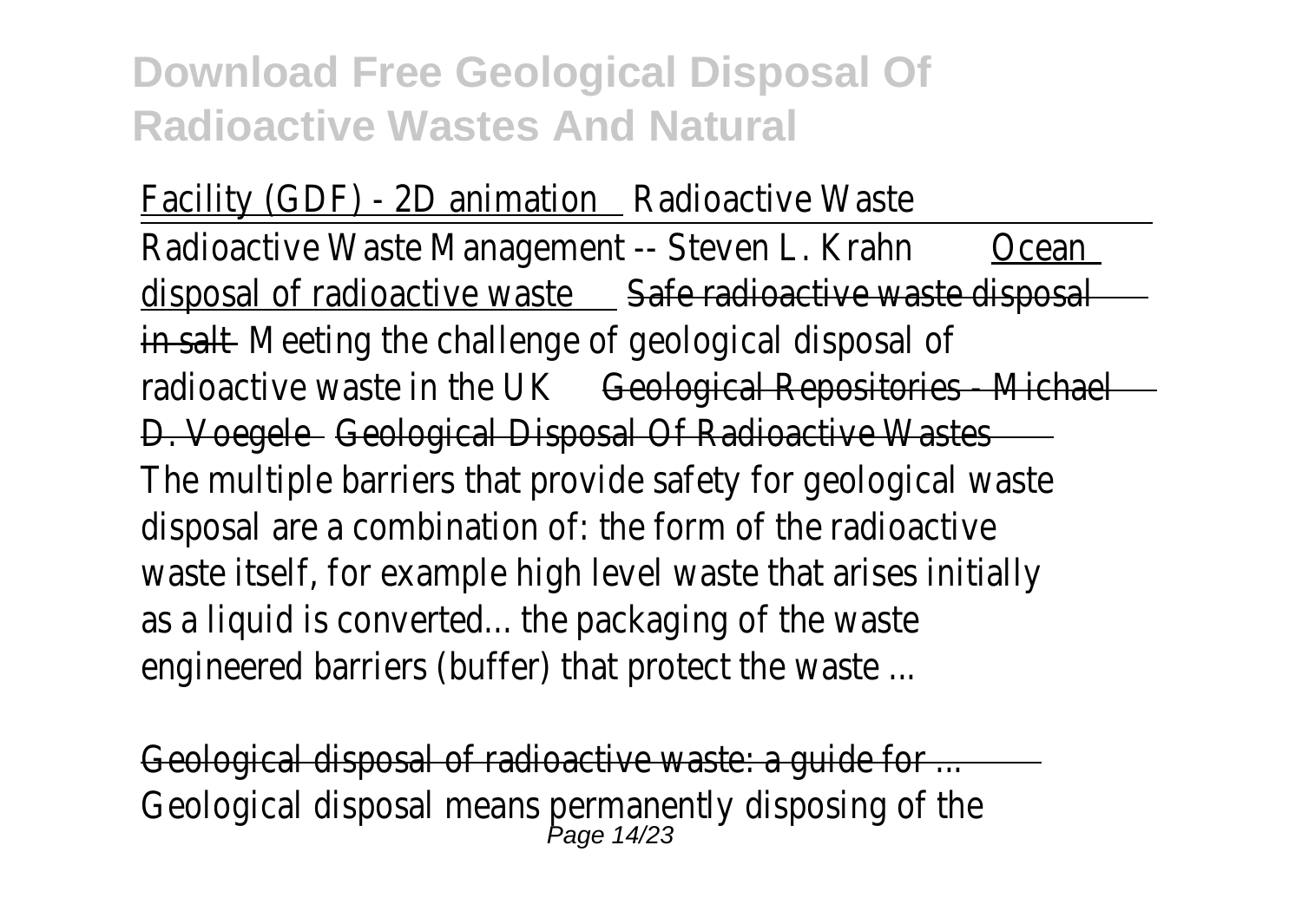most hazardous types of radioactive waste in a specially designed facility between 200 and 1,000 metres underground. Harmful quantities of...

Regulating the geological disposal of radioactive waste ... What is a Geological Disposal Facility (GDF)? Geological disposal involves isolating radioactive waste deep underground, inside a suitable rock volume to ensure that no harmful quantities of ...

#### Geological Disposal - GOV.UK

BGS has entered a memorandum of understanding (MoU) agreement with Radioactive Waste Management (RWM) to inform the UK's geological disposal programme. The two Page 15/23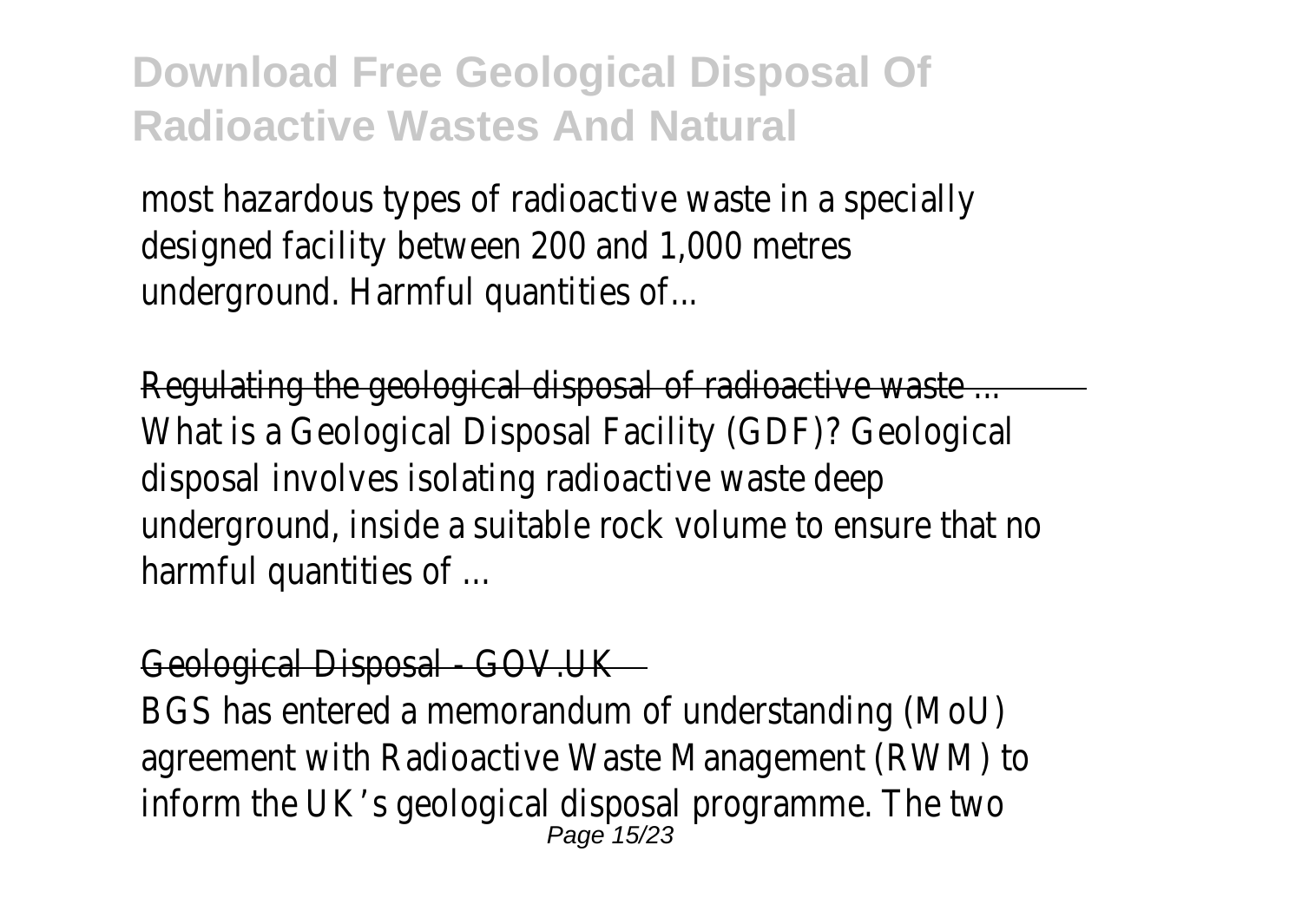independent organisations jointly published a five-year agreement in June 2020, that sets out a framework for collaborative work at strategic, technical and operational levels.

Geo-disposal: radioactive waste - British Geological Survey Geological disposal involves placing radioactive wastes deep within a suitable rock formation where the rock formation provides long-term protection by acting as a barrier against escape of radioactivity and by isolating the waste from effects at the surface such as climate change.

#### - Geological disposal

Geological disposal involves isolating radioactive waste deep Page 16/23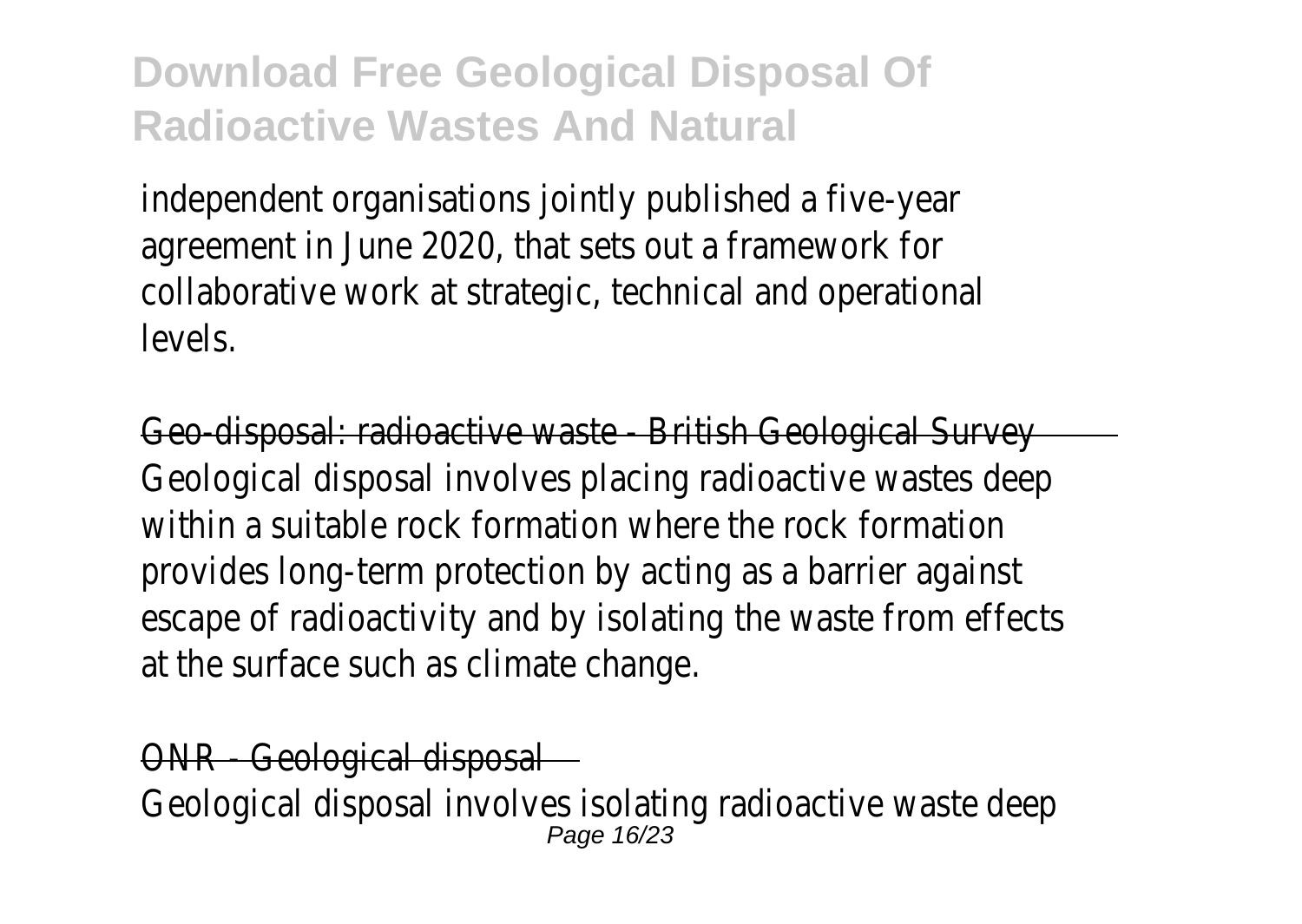inside a suitable rock volume to ensure that no harmful quantities of radioactivity ever reach the surface environment. A geological...

Geological Disposal Facility (GDF) for higher-activity ... Other ideas for disposal Long-term above ground storage. Above ground storage is normally considered an interim measure for the management of... Disposal in outer space. The objective of this option is to remove the radioactive waste from the Earth, for all time.... Rock melting. The deep rock ...

Storage and Disposal Options for Radioactive Waste - World

...

A deep geological repository is a way of storing toxic or Page 17/23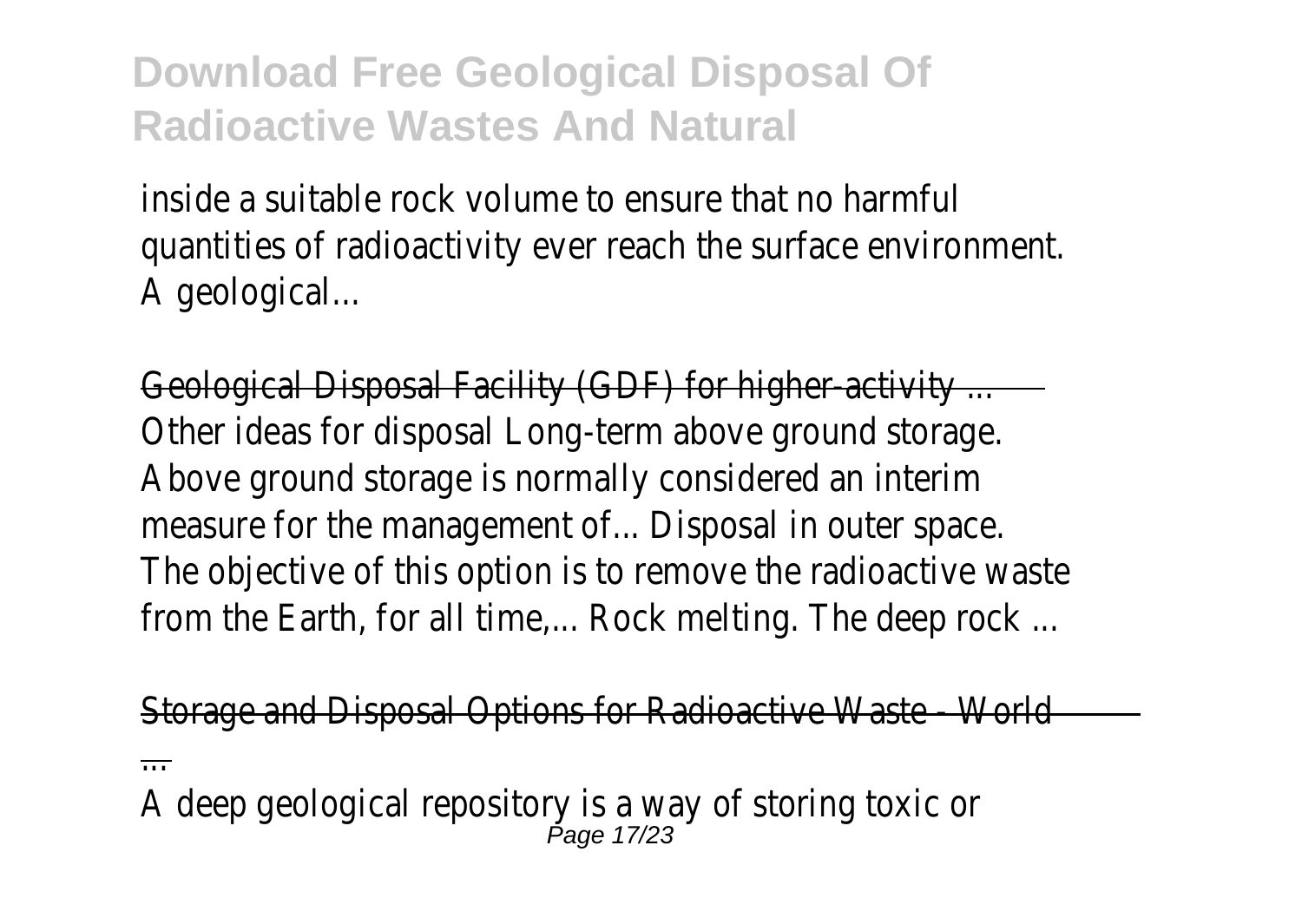radioactive waste within a stable geologic environment (typically 200–1000 m deep). It entails a combination of waste form, waste package, engineered seals and geology that is suited to provide a high level of long-term isolation and containment without future maintenance.

#### Deep geological repository - Wikipedia

Nuclear waste policy in Germany is in flux. German planning for a permanent geologic repository began in 1974, focused on salt dome Gorleben, a salt mine near Gorleben about 100 kilometres (62 mi) northeast of Braunschweig.The site was announced in 1977 with plans for a reprocessing plant, spent fuel management, and permanent disposal facilities at a single site.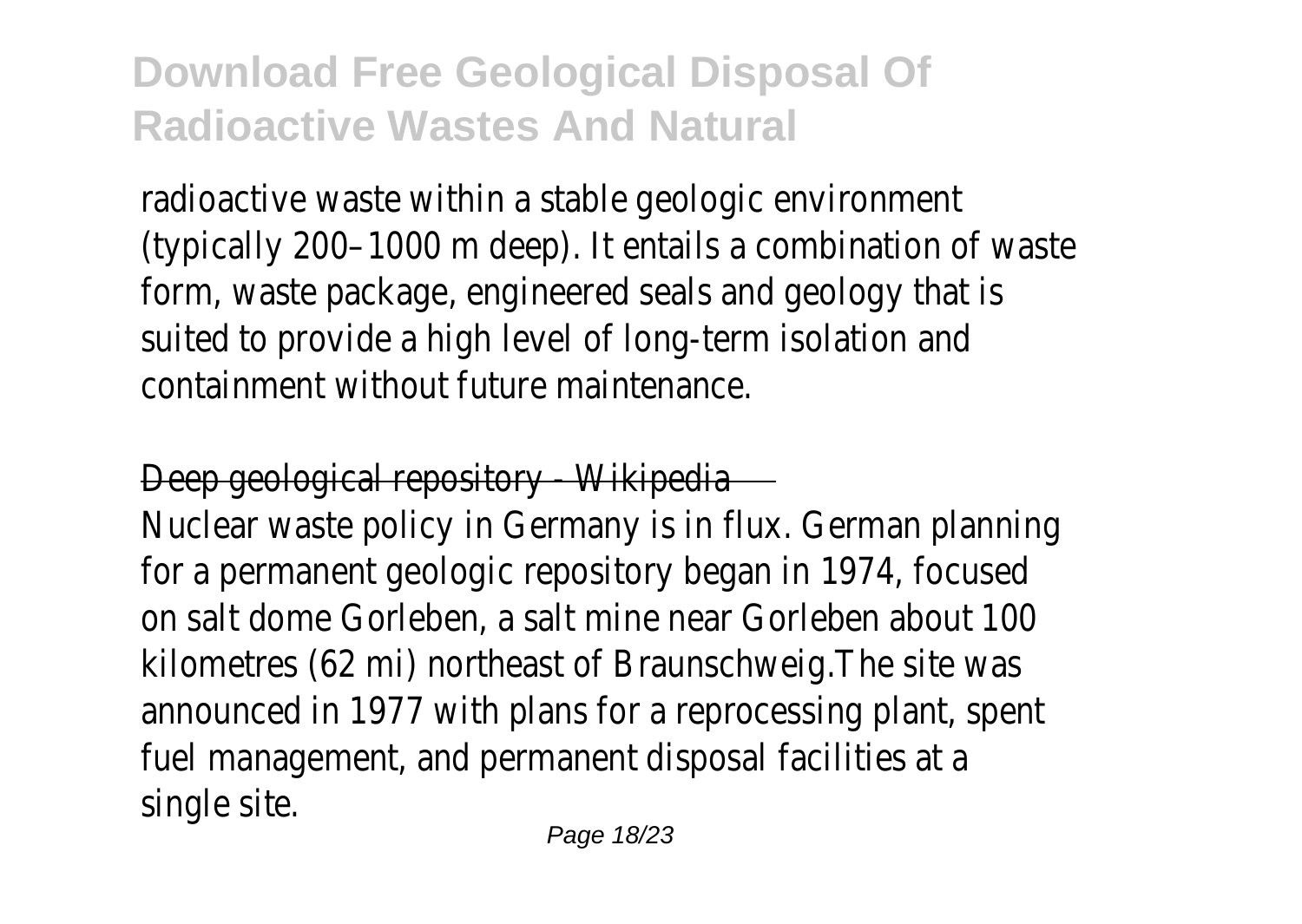High-level radioactive waste management - Wikipedia Geological disposal facilities on land for solid radioactive wastes Guidance to developers of geological disposal facilities for solid radioactive waste. Published 1 February 2009

Geological disposal facilities on land for solid ... The Waste Isolation Pilot Plant (WIPP) deep geological waste repository is in operation in the US for the disposal of transuranic waste – long-lived ILW from military sources, contaminated with plutonium. To date there has been no practical need for final HLW repositories.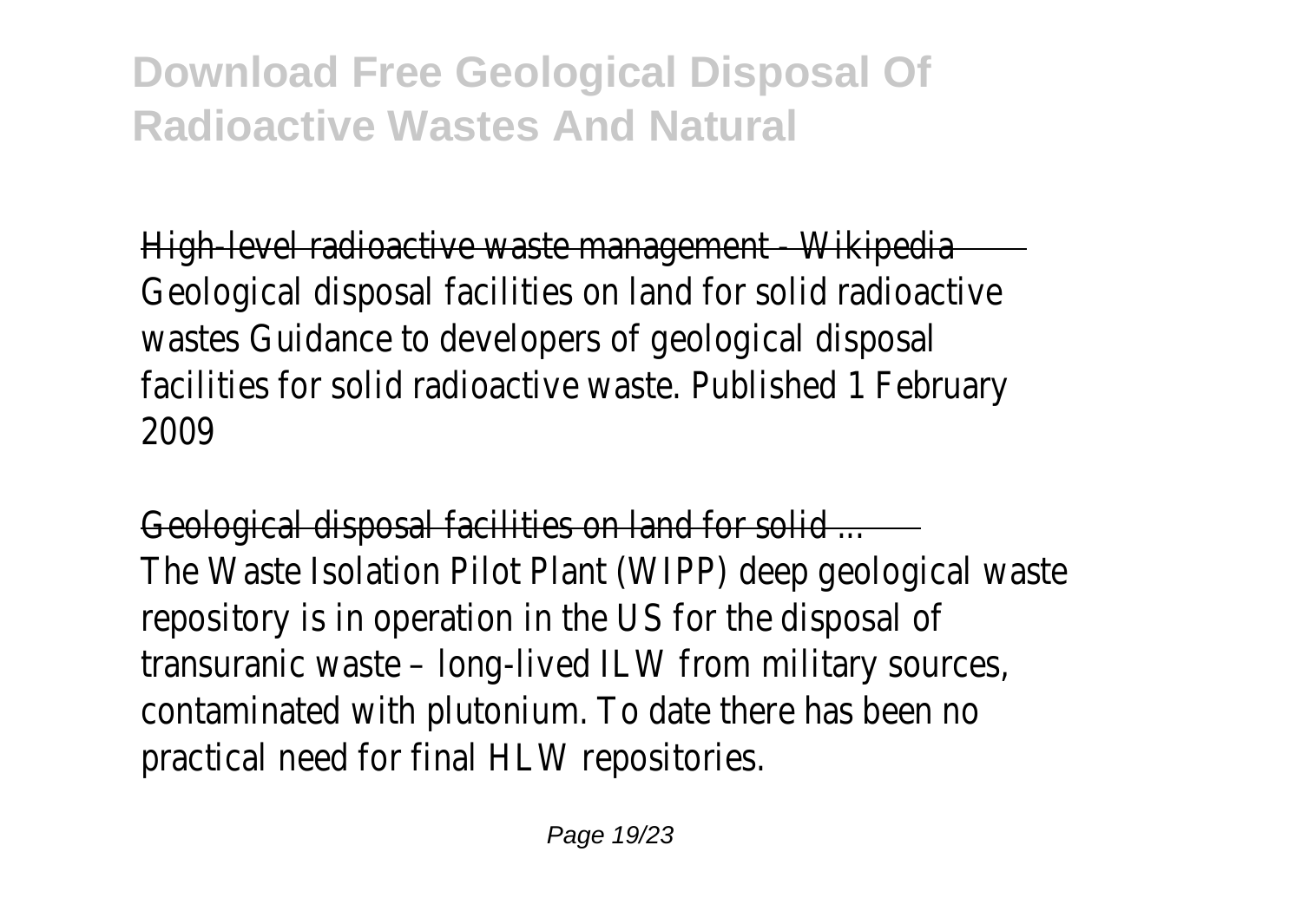Radioactive Waste Management | Nuclear Waste Disposal ... Description This Safety Guide provides guidance on prevailing good practices for meeting and demonstrating compliance with, the Safety Requirements on Disposal of Radioactive Waste in a systematic and comprehensive manner.

Geological Disposal Facilities for Radioactive Waste | IAEA Copeland in Cumbria has become the first community to formally consider hosting a disposal site for radioactive waste in the UK.. The Working Group, which was recently formed, will now start the

nd mulls hosting radioactive waste disposal site ... Page 20/23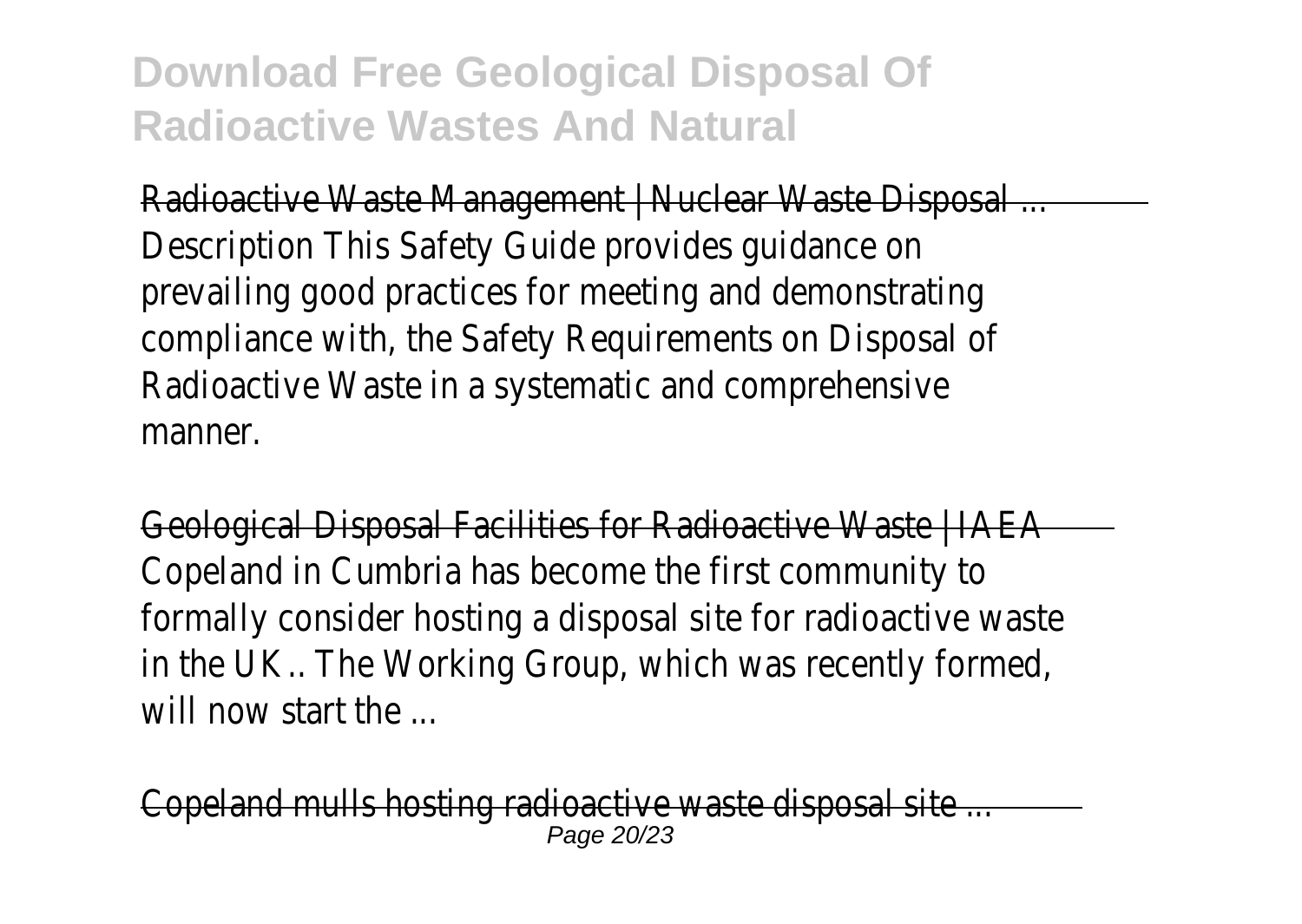3.3.1 Geological disposal is a long-term management option involving the disposal of radioactive waste in an engineered underground facility, where the geology (rock structure) provides a barrier...

Geological Disposal Facilities on Land for Solid ... Two repositories in Germany have been used for permanent disposal of radioactive waste. One is at the rock salt mine Bartensleben in the Saxony-Anhalt region.

Time to bury the radioactive waste issue | E&T Magazine Selection of final disposal site for "nuclear waste" Literature survey Started in 2 local governments in Hokkaido November 17, 22:16. Regarding the selection of the final disposal site for Page 21/23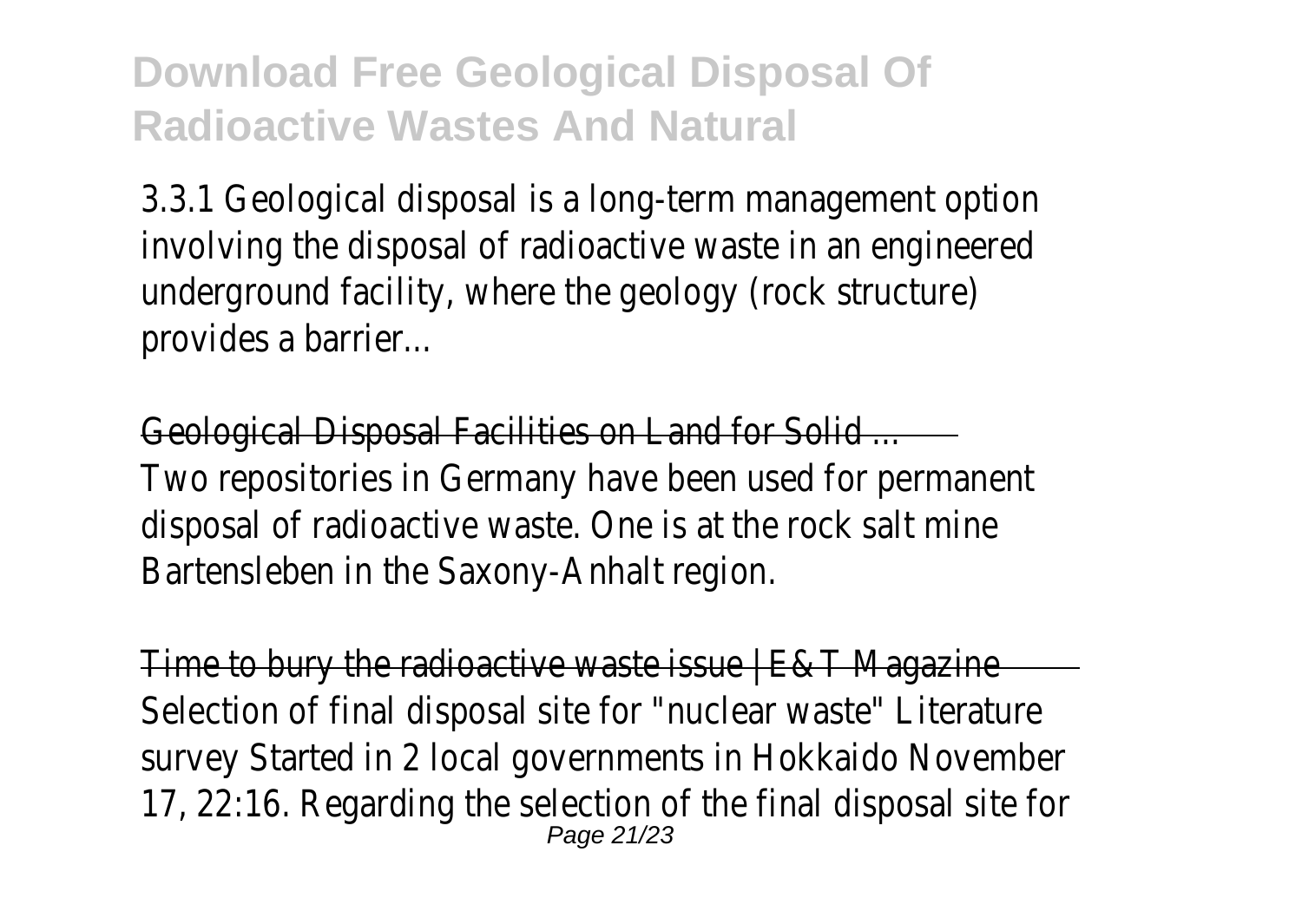so-called "nuclear waste" from nuclear power plants, the firststage literature search of the three-stage survey began on the 17th in two local governments in Hokkaido.

Selection of final disposal site for "nuclear waste ... A separate proposal for a deep geologic repository to handle high-level nuclear waste — essentially spent fuel bundles — is still in play. So far, the waste organization has narrowed its search to two sites, one in the vicinity of the Bruce power plant, and the other near Ignace in northern Ontario.

Feds launch nuclear-waste strategy review amid elusive ... The principle of geological disposal is to isolate these wastes deep underground inside a suitable rock formation, to ensure Page 22/23